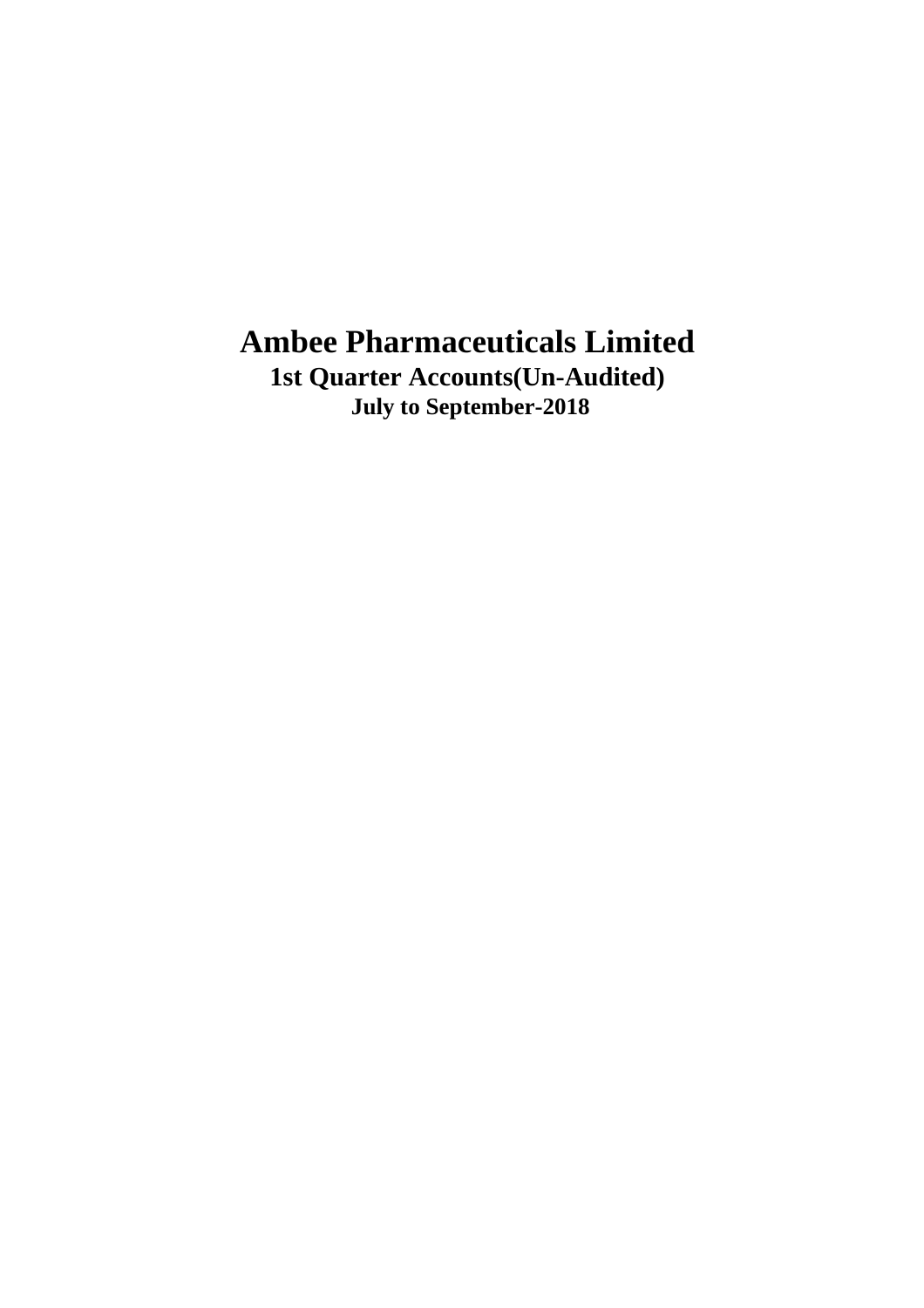*Statement of Financial Position (Un-audited)* **As at 30 September 2018**

 *Taka '000* 

|                                                          | <b>Notes</b> | 30th Sept. 2018 | 30 June.2018 |
|----------------------------------------------------------|--------------|-----------------|--------------|
| <b>ASSETS</b>                                            |              |                 |              |
|                                                          |              |                 |              |
| <b>Non-Current Assets:</b>                               |              | 114,646         | 116,619      |
| Property, Plant & Equipment -Carrying Value              | 3            | 114,646         | 116,619      |
| <b>Current Assets:</b>                                   |              | 334,062         | 327,266      |
| <b>Inventories</b>                                       | 4            | 158,122         | 153,950      |
| <b>Trade Receivable</b>                                  |              | 73,782          | 72,552       |
| Advances, Deposits and Pre-payments                      | 5            | 90,133          | 88,105       |
| Cash and Cash Equivalents                                | 6            | 12,025          | 12,659       |
| <b>Total Assets</b>                                      |              | 448,708         | 443,885      |
| <b>EQUITY AND LIABILITIES</b>                            |              |                 |              |
| <b>Capital and Reserves:</b>                             |              | 63,664          | 61,643       |
| <b>Share Capital</b>                                     |              | 24,000          | 24,000       |
| <b>Tax-Holiday Reserve</b>                               |              | 5,134           | 5,134        |
| Retained Earnings- As per statement of changes in equity |              | 34,530          | 32,509       |
|                                                          |              |                 |              |
| <b>Non-Current Liabilities:</b>                          |              | 11,061          | 13,970       |
| Deferred Tax Liabilities                                 |              | 7,260           | 7,354        |
| Lease Finance (Non-Current Portion)                      | 7(A)         | 3,801           | 6,616        |
| <b>Current Liabilities and Provisions:</b>               |              | 373,983         | 368,272      |
| Short Term Credit Facility                               |              | 110,246         | 103,575      |
| Lease Finance (Current Portion)                          | 7(B)         | 8,138           | 8,138        |
| Laibilities for Goods and Others                         |              | 10,203          | 10,024       |
| Laibiliteis for expenses                                 |              | 10,351          | 10,064       |
| Laibilities for Other Finance                            |              | 182,986         | 185,231      |
| Provission for Income Tax                                |              | 38,074          | 37,525       |
| Workers Profit Participation Fund                        |              | 7,135           | 6,719        |
| Unclaim Dividend                                         |              | 6,850           | 6,995        |
| <b>Total Equity And Liabilities</b>                      |              | 448,708         | 443,885      |
|                                                          |              | 26.53           | 25.68        |
| Net Asset Value per share (NAV)                          |              |                 |              |

**Sd/- Sd/- Sd/- Sd/- C**<br>(Aziz Mohammad Bhai) **Sd/- Chairman Chairman Sd/- Chairman Sd/- Chairman Sd/- Chairman Sd/- Chairman Sd/- Chairman Sd/- Chairman Sd/- Chairman Sd/- Chairm** (Aziz Mohammad Bhai) (Naureen Aziz Mohammad Bhai) (Nurjehan Hudda) Chairman Managing Director Director

**Sd/- Sd/-** (A.K.M. Khairul Aziz) (Jahagir Alam)

Dhaka November 14, 2018

Chief Financial Officer Company Secretary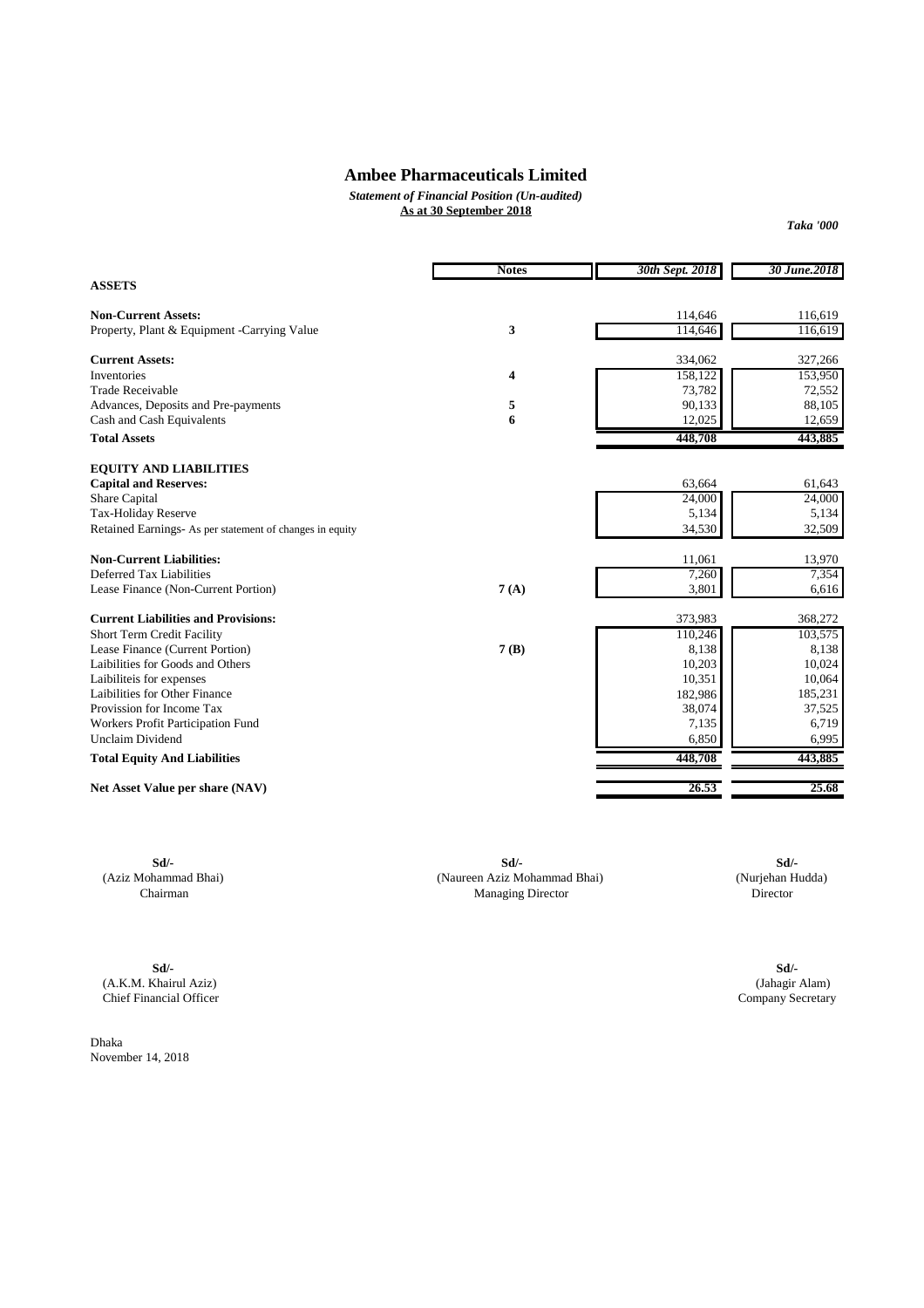### **Statement of Comprehensive Income (Unaudited)** *For the 1st Quarter ended 30thSeptember 2018*

|                                           |              |               | <b>Taka '000</b> |
|-------------------------------------------|--------------|---------------|------------------|
|                                           | <b>Notes</b> | July-Sept. 18 | July-Sept. 17    |
| <b>Revenue (Turnover) from Net Sales</b>  |              | 86,045        | 88,032           |
| <b>Cost of Goods Sold</b>                 | 8            | (39, 328)     | (40,068)         |
| <b>Gross Profit</b>                       |              | 46,717        | 47,964           |
| <b>Operating Expenses:</b>                |              | (42, 183)     | (41,218)         |
| <b>Administrative Expenses</b>            | 9            | (4,203)       | (3,616)          |
| Marketing and Selling Expenses            | 10           | (37, 980)     | (37, 602)        |
| <b>Profit for Operation</b>               |              | 4,534         | 6,746            |
| <b>Financial Expenses</b>                 |              | (1,829)       | (4, 492)         |
| <b>Profit Before Contribution to WPPF</b> |              | 2,705         | 2,254            |
| <b>Contribution to WPPF</b>               |              | (135)         | (113)            |
| <b>Net Profit before income-tax</b>       |              | 2,570         | 2,141            |
| <b>Provision for income -tax</b>          |              | (548)         | (352)            |
| <b>Current Tax</b>                        |              | (642)         | (535)            |
| Deferred Tax Income/ (Expenses)           |              | 94            | 183              |
| <b>Net Profit after income-tax</b>        |              | 2,021         | 1,789            |
| <b>Number of Shares</b>                   |              | 2,400         | 2,400            |
| <b>Earnings Per Share (EPS)</b>           | 11           | 0.84          | 0.75             |
|                                           |              |               |                  |

**Sd/- Sd/- Sd/-** (Aziz Mohammad Bhai) (Naureen Aziz Mohammad Bhai) (Nurjehan Hudda) Chairman Managing Director Director Director

**Sd/- Sd/-** (A.K.M. Khairul Aziz) (Jahangir Alam) Chief Financial Officer Company Secretary

November 14, 2018

Dhaka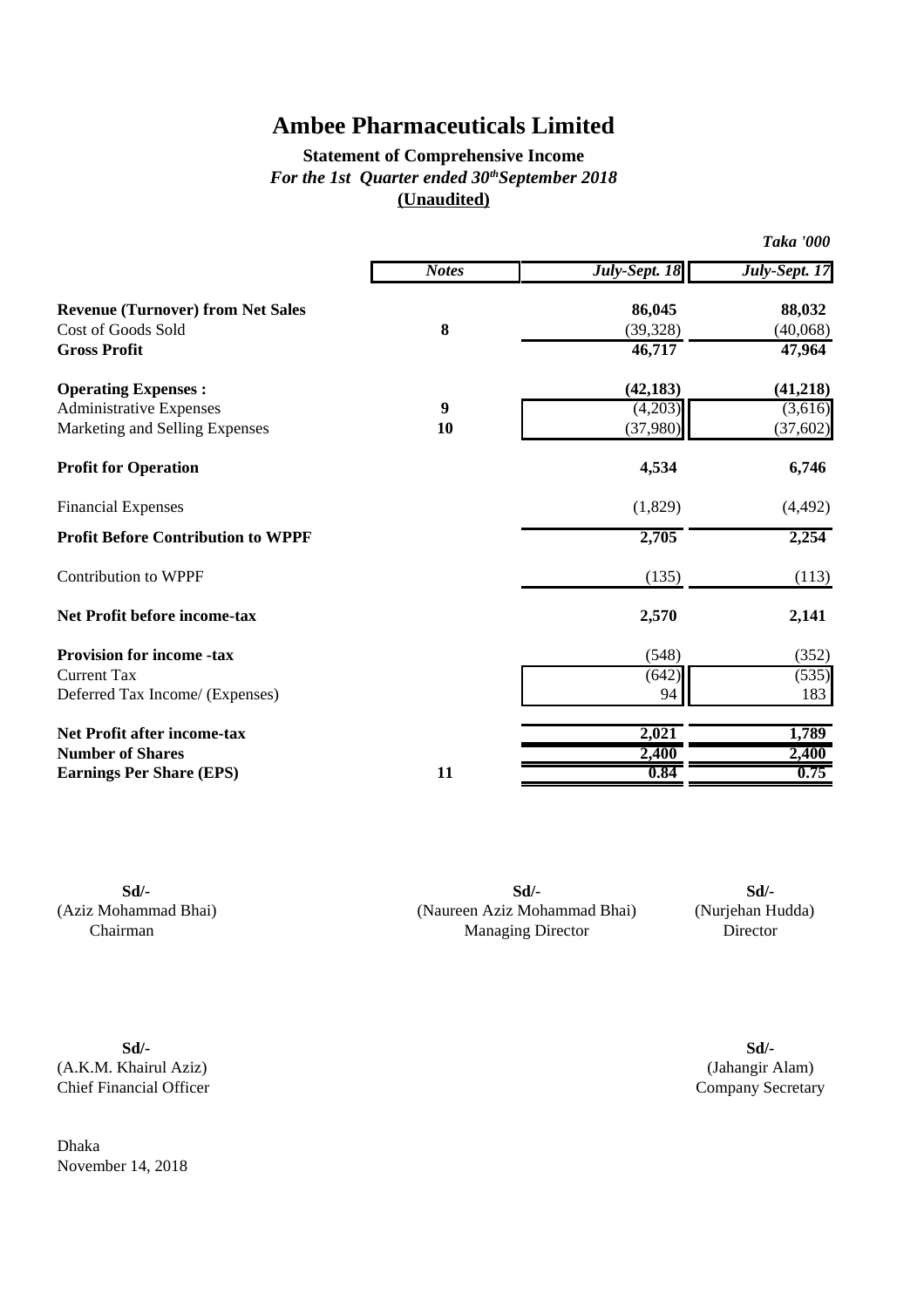#### **Statement of Cash Flows (Un-audited)** *For the period from 01 July 2018 to 30th September 2018*  **(Unaudited)**

*Taka '000*

|                                                  | July-Sept 2018 | July-Sept 2017 |
|--------------------------------------------------|----------------|----------------|
| <b>Cash Flows from Operating Activities :</b>    |                |                |
| Collection from turnover                         | 84,815         | 89,220         |
| Payments for cost and expenses                   | (78, 302)      | (75, 122)      |
| <b>Finance Expenses</b>                          | (1,829)        | (4, 492)       |
| Income-tax paid/deducted at source               | (1,748)        | (1, 325)       |
| <b>Cash Generated from Operating Activities:</b> | 2,936          | 8,281          |
| <b>Cash Flows from Investing Activities:</b>     |                |                |
| <b>Acquisition of Fixed Assets</b>               | (200)          | (1, 454)       |
| <b>Cash Generated From Investment Activities</b> | (200)          | (1, 454)       |
| <b>Cash Flows from Financing Activities:</b>     |                |                |
| <b>Other Finance</b>                             | 2,245          | (1, 474)       |
| Dividend paid                                    | (5,615)        | (6,088)        |
| <b>Cash Generated From Financial Activities</b>  | (3,370)        | (7, 562)       |
| Increase/(Decrease) in cash and cash equivalents | (634)          | (735)          |
| Opening cash and cash equivalents                | 12,659         | 13,571         |
| Closing Cash and Bank balances                   | 12,025         | 12,836         |
| Net Operating cash flow per share                | 1.22           | 3.45           |
| <b>Components of Cash and Cash Equivalents</b>   |                |                |
| Cash and Cash Equivalents                        | 12,025         | 12,836         |
| <b>Short Term Investment</b>                     |                |                |
| <b>Total Cash and Cash Equivalents</b>           | 12,025         | 12,836         |

**Sd/- Sd/- Sd/-** (Aziz Mohammad Bhai) (Naureen Aziz Mohammad Bhai) (Nurjehan Hudda) Chairman **Chairman** Director **Managing Director Director** 

**Sd/- Sd/-** (A.K.M. Khairul Aziz) (Jahangir Alam) Chief Financial Officer Company Secretary

Dhaka November 14, 2018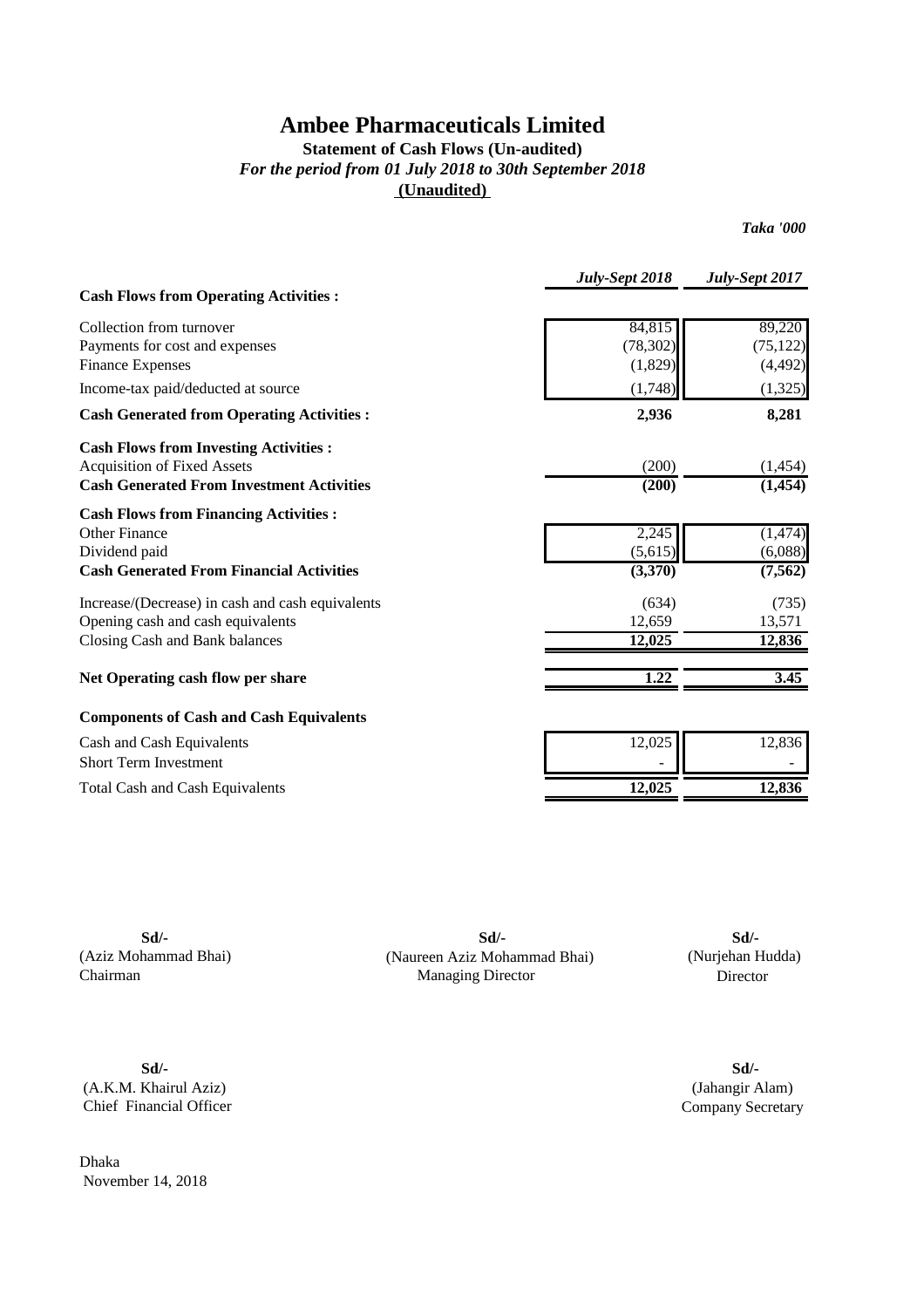### **Statement of Changes in Equity** *For the 1st quarter ended September 30, 2018* **(Unaudited)**

#### **As at September 30,2018** *Taka '000*

|                                                   | <b>Share</b><br><b>Capital</b> | <b>Tax Holiday</b><br><b>Reserve</b> | <b>Retained</b><br><b>Earning</b> | <b>Total</b> |
|---------------------------------------------------|--------------------------------|--------------------------------------|-----------------------------------|--------------|
| At 1st July 2018                                  | 24,000                         | 5,134                                | 32,509                            | 61,643       |
| Net Profit after income-tax July to Septmber 2018 | $\overline{\phantom{a}}$       |                                      | 2,021                             | 2,021        |
| At 30th September 2018                            | 24,000                         | 5,134                                | 34,530                            | 63,664       |
| At 30th June 2018                                 | 24,000                         | 5,134                                | 32,509                            | 61,643       |

#### **As at September 30,2017** *Taka '000*

|                                                   | Share<br><b>Capital</b> | <b>Tax Holiday</b><br><b>Reserve</b> | <b>Retained</b><br>Earning | <b>Total</b> |
|---------------------------------------------------|-------------------------|--------------------------------------|----------------------------|--------------|
| At 1st July 2017                                  | 24,000                  | 5,134                                | 31,445                     | 60,579       |
| Net Profit after income-tax July to Septmber 2017 | -                       |                                      | 1.789                      | 1,789        |
| At 30th September 2017                            | 24,000                  | 5,134                                | 33,234                     | 62,368       |
| At 30th June 2017                                 | 24,000                  | 5,134                                | 31,445                     | 60,579       |

**Sd/- Sd/-**

(A.K.M. Khairul Aziz) (Jahangir Alam) Chief Financial Officer

Dhaka November 14, 2018

**Sd/- Sd/- Sd/-** (Aziz Mohammad Bhai) (Naureen Aziz Mohammad Bhai) (Nurjehan Hudda) Chairman **Managing Director** Director **Director**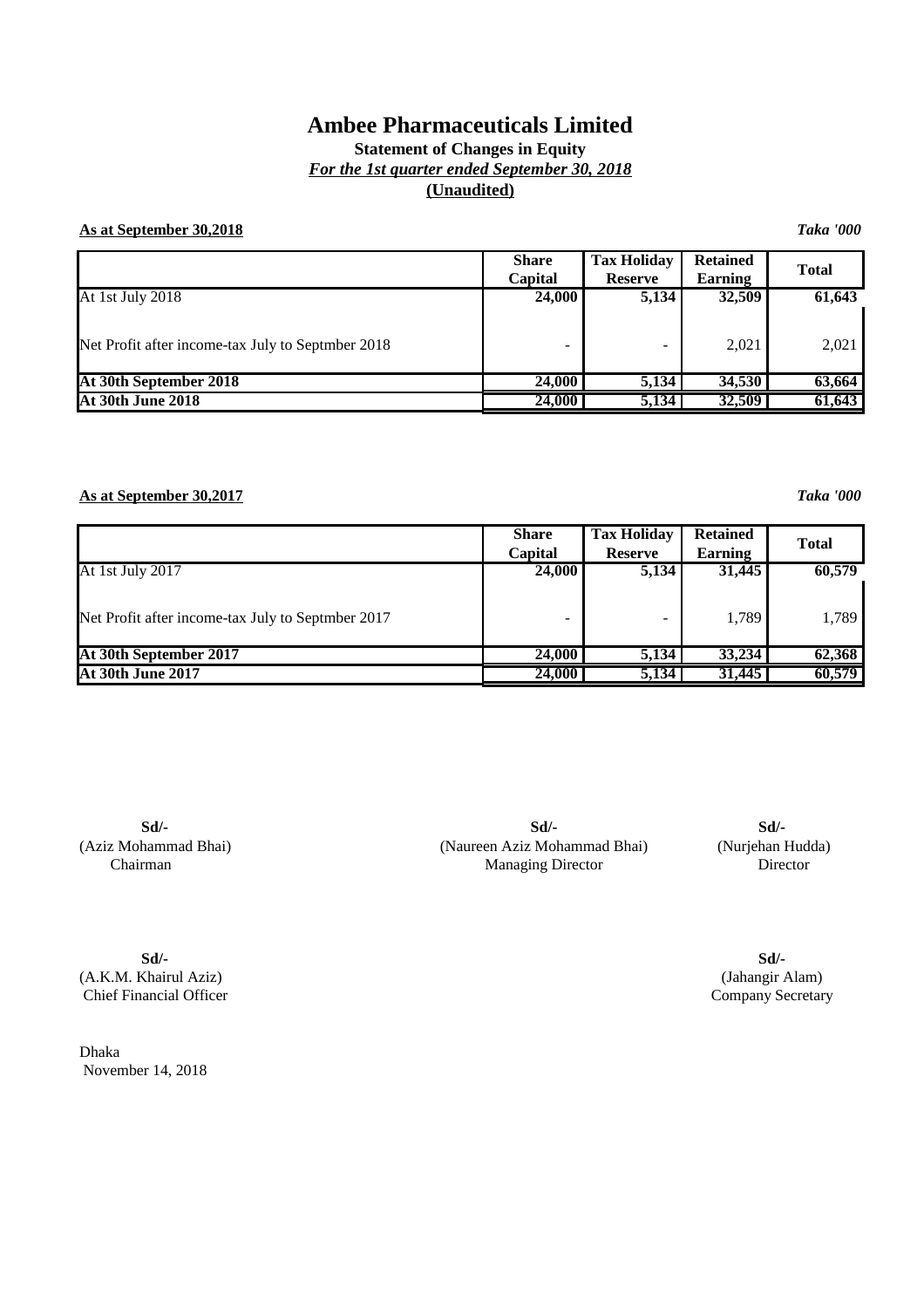#### **3.00 PROPERTY, PLANT & EQUIPMENT :**

|                                |                  | $\overline{C}$ $\overline{O}$ $\overline{S}$ $\overline{T}$ |                           |                  |                 | <b>DEPRECIATION</b>      |                           |              |                  |                                           |
|--------------------------------|------------------|-------------------------------------------------------------|---------------------------|------------------|-----------------|--------------------------|---------------------------|--------------|------------------|-------------------------------------------|
| <b>Particulars</b>             | As on 01.07.2018 | Addition during year                                        | Adjustment<br>during year | As on 30.09.2018 | Rate<br>$\%$    | As on 01.07.2018         | Adjustment<br>during year | For the year | As on 30,09,2018 | <b>Net Book Value as on</b><br>30.09.2018 |
| <b>Existing Units -1</b>       |                  |                                                             |                           |                  |                 |                          |                           |              |                  |                                           |
| Land                           | 49.033.738       | $\overline{\phantom{a}}$                                    |                           | 49,033,738       |                 | $\overline{\phantom{a}}$ |                           |              |                  | 49,033,738                                |
| Leasehold Land                 | 1,215,803        |                                                             |                           | 1,215,803        |                 |                          |                           |              |                  | 1,215,803                                 |
| <b>Factory Building</b>        | 25,453,974       |                                                             | $\overline{\phantom{a}}$  | 25,453,974       | 2.5             | 13,661,142               | $\overline{\phantom{a}}$  | #VALUE!      | #VALUE!          | #VALUE!                                   |
| Plant and Machinery            | 61,668,702       |                                                             | $\overline{\phantom{a}}$  | 61,668,702       |                 | 45,227,966               | $\overline{\phantom{a}}$  | 287,713      | 45,515,679       | 16,153,023                                |
| Deep Tube Well                 | 1,368,000        |                                                             | $\sim$                    | 1,368,000        | 15              | 1,055,136                | $\overline{\phantom{a}}$  | 11,732       | 1,066,869        | 301,131                                   |
| <b>Diesel Generating Set</b>   | 446,500          |                                                             | $\sim$                    | 446,500          | 15              | 331,106                  | $\overline{\phantom{a}}$  | 4,327        | 335,433          | 111,067                                   |
| <b>Loose Tools</b>             | 98,001           | $\sim$                                                      | $\sim$                    | 98,001           | 15              | 93,505                   | $\overline{\phantom{a}}$  | 169          | 93,674           | 4.327                                     |
| <b>Laboratory Equipment</b>    | 3,200,156        |                                                             | $\sim$                    | 3.200.156        | 10 <sup>1</sup> | 2,172,661                | $\overline{\phantom{a}}$  | 25,687       | 2,198,348        | 1,001,808                                 |
| <b>Electrical Installation</b> | 556,455          |                                                             | $\sim$                    | 556,455          | $10^{-}$        | 189,621                  | $\overline{\phantom{a}}$  | 9,171        | 198,792          | 357,663                                   |
| <b>Laboratory Glass Ware</b>   | 41.626           | $\sim$                                                      | $\sim$                    | 41.626           | $\overline{15}$ | 41,461                   | $\overline{\phantom{a}}$  | -6           | 41,467           | 159                                       |
| <b>Production Equipment</b>    | 1,220,541        | $\sim$                                                      | $\sim$                    | 1.220.541        | 10              | 758,345                  | $\overline{\phantom{a}}$  | 11.555       | 769,900          | 450.641                                   |
| <b>Transport and Vehicles</b>  | 12.530.135       |                                                             | $\sim$                    | 12.530.135       | $20^{-}$        | 8.327.793                | $\overline{\phantom{a}}$  | 210.117      | 8.537.911        | 3.992.224                                 |
| Motorcycle                     | 38,662,774       |                                                             | $\sim$                    | 38,662,774       | 20              | 16,403,201               | $\overline{\phantom{a}}$  | 1.112.979    | 17.516.180       | 21,146,594                                |
| <b>Furniture and Fixtures</b>  | 3,510,681        |                                                             | $\overline{\phantom{a}}$  | 3,510,681        | 10              | 2.498,695                | $\overline{\phantom{a}}$  | 25,300       | 2,523,995        | 986,686                                   |
| Office Equipment               | 12,036,486       | 199,650                                                     | $\sim$                    | 12,236,136       | 15              | 9.053.877                | $\overline{\phantom{a}}$  | 119.335      | 9,173,212        | 3,062,924                                 |
| Office By-cycles               | 15,962           | $\sim$                                                      | $\overline{\phantom{a}}$  | 15,962           | 20              | 15,597                   | $\overline{\phantom{a}}$  | 18           | 15,615           | 347                                       |
| <b>Books</b>                   | 98,060           | $\sim$                                                      | $\overline{\phantom{a}}$  | 98,060           | 15              | 88,504                   | $\overline{\phantom{a}}$  | 358          | 88,862           | 9.198                                     |
| <b>Sub Total</b>               | 211,157,594      | 199,650                                                     | $\overline{\phantom{a}}$  | 211,357,244      |                 | 99.918.613               |                           | #VALUE       | #VALUE!          | #VALUE!                                   |
| Injectable (Ampoule) Unit -2   |                  |                                                             |                           |                  |                 |                          |                           |              |                  |                                           |
| <b>Factory Building</b>        | 3,627,409        |                                                             |                           | 3.627.409        | 2.5             | 1,187,470                |                           | #VALUE!      | #VALUE!          | #VALUE                                    |
| Plant and Machinery            | 9,221,953        |                                                             |                           | 9,221,953        |                 | 6.533,002                |                           | 188,227      | 6,721,229        | 2,500,724                                 |
| <b>Production Equipment</b>    | 80,500           |                                                             |                           | 80,500           | $10^{-}$        | 62,712                   | $\sim$                    | 1.779        | 64,491           | 16,009                                    |
| <b>Transport and Vehicles</b>  | 2.235,000        |                                                             |                           | 2,235,000        | 20              | 2,173,790                | $\overline{\phantom{a}}$  | 12,242       | 2,186,032        | 48,968                                    |
| Furniture and Fixture          | 930,903          |                                                             |                           | 930,903          | $10^{-}$        | 758,510                  |                           | 17.239       | 775,749          | 155,154                                   |
| <b>Sub Total</b>               | 16,095,765       |                                                             |                           | 16,095,765       |                 | 10,715,484               |                           | #VALUE       | #VALUE           | #VALUE                                    |
|                                |                  |                                                             |                           |                  |                 |                          |                           |              |                  |                                           |
| September 30, 2018 Tk.         | 227, 253, 359    | 199,650                                                     |                           | 227,453,009      |                 | 110,634,097              |                           | #VALUE!      | #VALUE!          | #VALUE!                                   |
| June 30, 2018 Tk               | 221,482,359      | 5,771,000                                                   |                           | 227, 253, 359    |                 | 101,579,761              |                           | 9.054.335    | 110,634,097      | 116,619,262                               |
|                                |                  |                                                             |                           |                  |                 |                          |                           |              |                  |                                           |

| Note: Depreciation Charged to:     |     | 30-09-2018 | 30-06-2018 |
|------------------------------------|-----|------------|------------|
| Cost of Goods Sold (Note - 8)      |     | 704.550    | 2.095.628  |
| Administrative Expenses (Note - 9) |     | .468.107   | 6.958.708  |
|                                    | Tk. | 2,172,656  | 9.054.336  |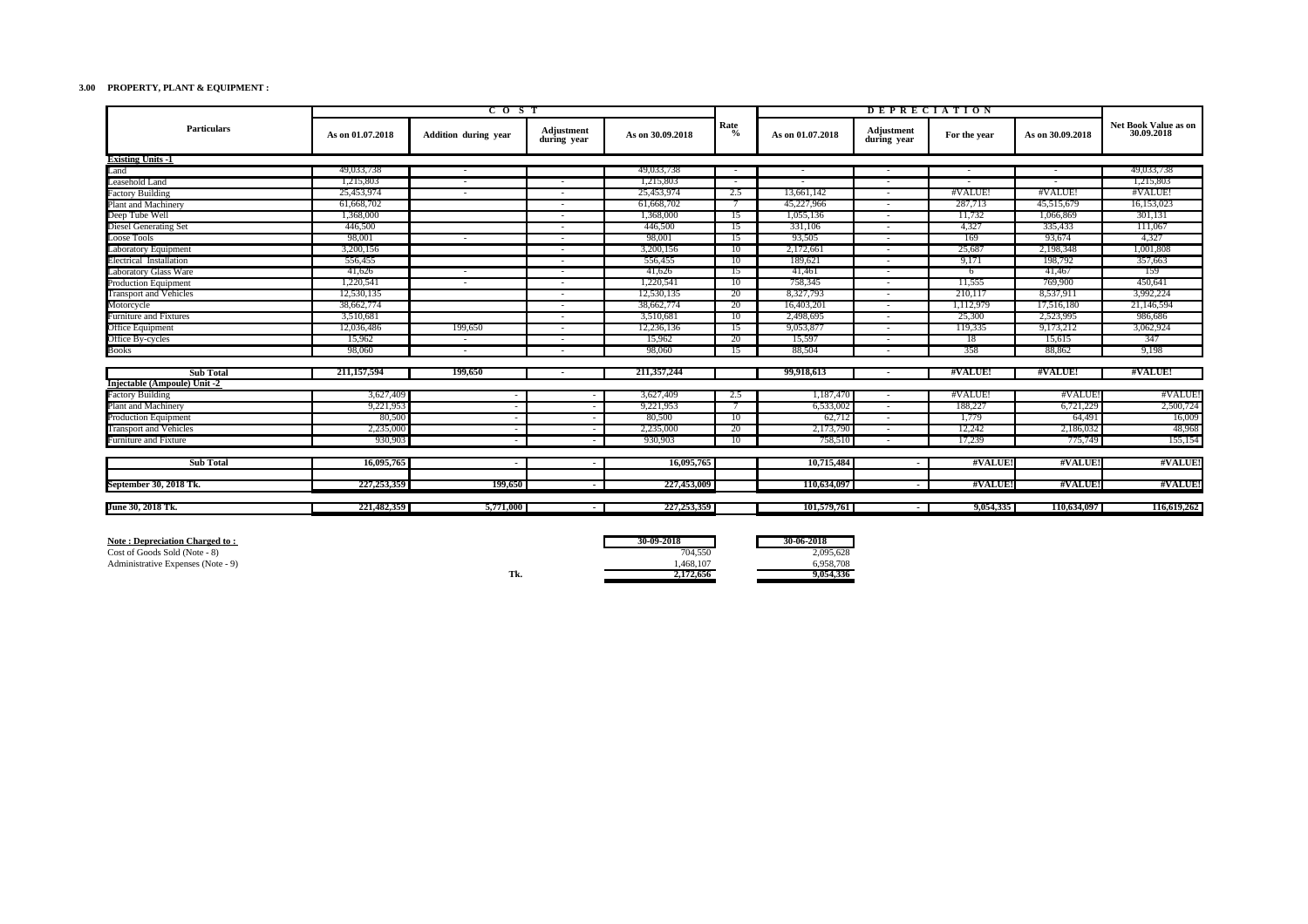#### Ambee Pharmaceuticals Limited Selected Notes to the Financial Statement (Un-audited) For the 1st Quarter ended September 30,2018

#### **1.00 About the Company**

The Ambee Pharmaceuticals Limited (the "Company") was incorporated in Bangladesh as a Public Company on 4th February, 1976. It commenced commercial operation in 1978 and went for public issue of shares in 1986. The shares of the Company are listed in the Dhaka and Chittagong Stock Exchanges of Bangladesh.

The registered office of the Company is located at 184/1, Tejgaon I/A, Dhaka – 1208 and the manufacturing plant is located at same place at 184/1, Tejgaon I/A, Dhaka – 1208.

The principal activities of the Company were manufacturing of pharmaceuticals drugs and medicines and sales thereof. The Company has 17 Sales depots in all over the Bangladesh in different distrcts to keep the Company's Slaes, marketing, distribution and financial activities vibrant and dynamic.

#### **2.00 Basis of preparation of Financial Statements**

These Fnancial Statements should be read in conjuction with the Annual Financial Statements as on 30 June 2018, as they provide an update of previously reported information .

The accounting policies and presentation used are consistent with those used in the Annual Financial Statements. The Financial Statements have been prepared in accourdance with the International Financial Reporting Stansards (IFRSs). Where necessary, the comparative figures have been reclssified or extended from the previously reported interim Financial Statements to take into account any presentational changes made in the Annual Financial Statements or in these Interim Financial Statements.

The presentation of the Interim Financial Statements requires management to make estimates and assumptions that affect the reported amounts of revenues, expenses, assets and liabilities at the date of the Interim Financial Statements. If in the future such estimates and assumptions, which are based on management's best judjement at the date of Interim Financial statements, deviate from the actual, the original estimates and assumptions will be modified as appropriate in the period in which the circumstances change.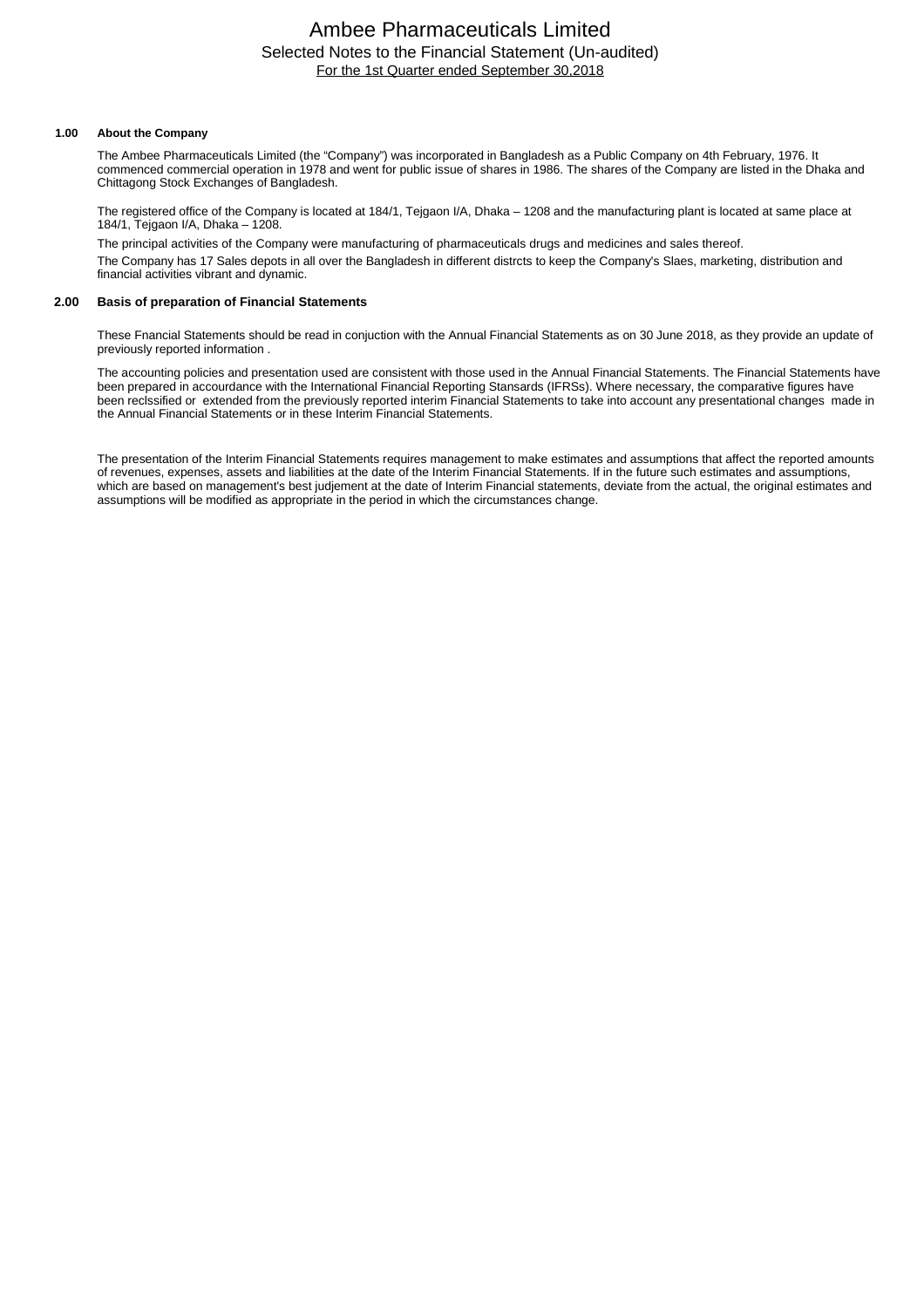|      |                                                                           |                        | Tk' 000                |
|------|---------------------------------------------------------------------------|------------------------|------------------------|
| 4.00 | <b>Inventories</b>                                                        | As at Sept.<br>30,2018 | As at June<br>30, 2018 |
|      | Raw & Packing materials                                                   |                        |                        |
|      | (including Work in Process, Promotional Materials & Materials in Transit) | 109,802                | 106,095                |
|      | Finished goods                                                            | 48,320                 | 47,855                 |
|      |                                                                           | 158,122                | 153,950                |
| 5.00 | <b>Advances, Deposits and Pre-payments</b>                                |                        |                        |
|      | a) Advances                                                               | 85,994                 | 84,507                 |
|      | b) Deposit and Prepayments                                                | 4,139                  | 3,597                  |
|      |                                                                           | 90,133                 | 88,105                 |
|      | a) Advances                                                               |                        |                        |
|      | Advances to staff                                                         | 3,016                  | 3,228                  |
|      | <b>Advance Rent</b>                                                       | 1,325                  | 1,325                  |
|      | Income tax                                                                | 51,621                 | 49,873                 |
|      | Against purchases and expenses                                            | 12,030                 | 12,374                 |
|      | <b>Associated Undertaking</b>                                             | 18,002                 | 17,707                 |
|      | Sub total                                                                 | 85,994                 | 84,507                 |
|      | b) Deposit and Prepayments                                                |                        |                        |
|      | VAT deposit                                                               | 679                    | 1,009                  |
|      | L/C Margin                                                                | 2,124                  | 1,252                  |
|      | Guarantee Margin                                                          | 20                     | 20                     |
|      | <b>Other Deposits</b>                                                     | 1,291                  | 1,291                  |
|      | Pre-payments                                                              | 25                     | 25                     |
|      | Sub total                                                                 | 4,139                  | 3,597                  |
| 6.00 | <b>Cash &amp; Cash Equivalents</b>                                        |                        |                        |
|      | In hand                                                                   | 11,110                 | 9,546                  |
|      | At banks:                                                                 | 915                    | 3,113                  |
|      | In current account                                                        | 834                    | 3,032                  |
|      | In in-operative account                                                   | 81                     | 81                     |
|      |                                                                           | 12,025                 | 12,659                 |
| 7.00 | <b>Lease Finance</b>                                                      |                        |                        |
|      | A. Non-Current Portion                                                    | 3,801                  | 6,616                  |
|      |                                                                           | 3,801                  | 6,616                  |
|      | <b>B.</b> Current Position                                                | 8,138                  | 8,138                  |
|      |                                                                           | 8,138                  | 8,138                  |
|      |                                                                           |                        |                        |